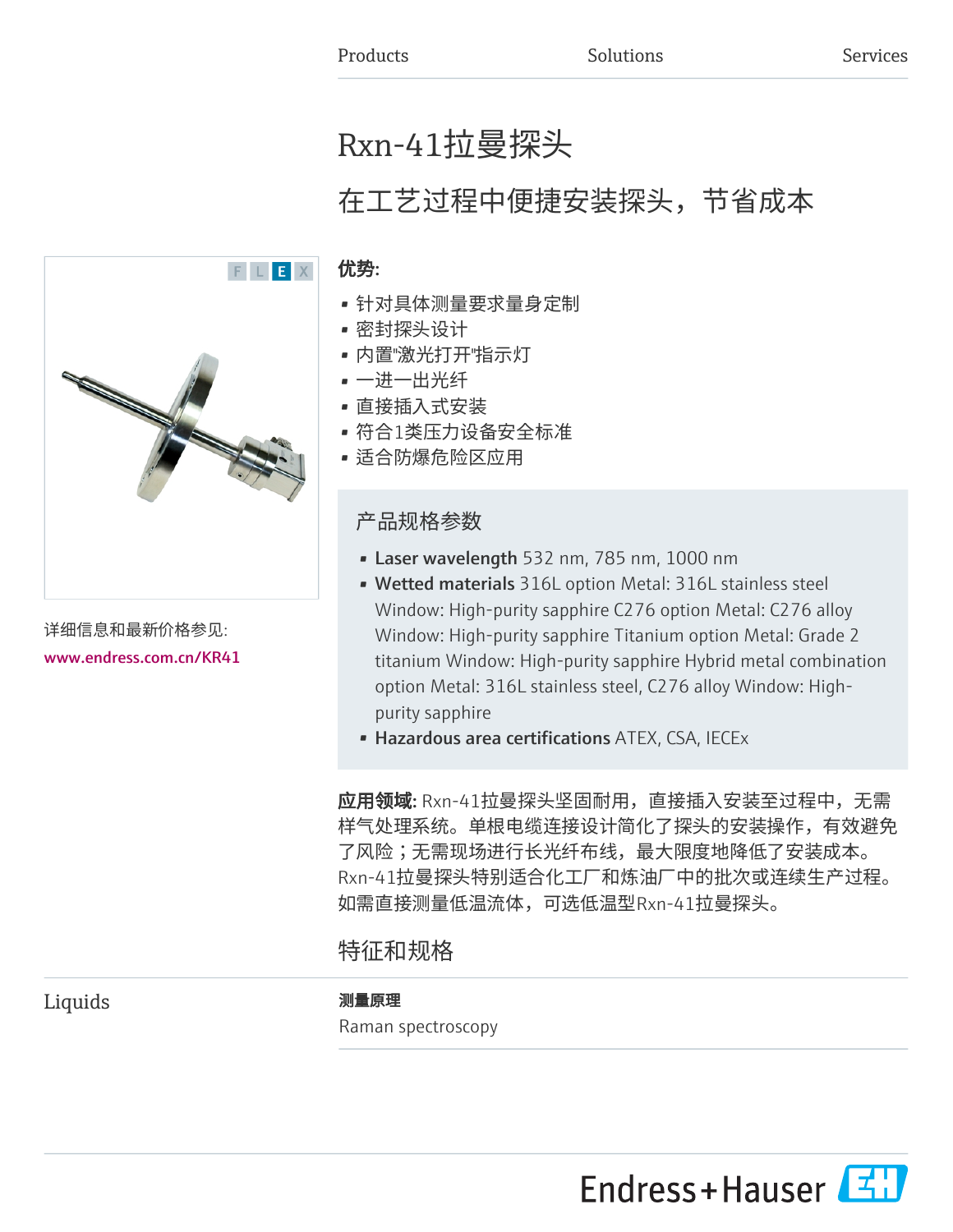## Liquids **Laser wavelength**

532 nm, 785 nm, 1000 nm

#### Spectral coverage

Probe spectral coverage is limited by the coverage of the analyzer being used.

#### Maximum laser power into probehead (mW)

<499

#### Sample interface

Temperature 1" standard configuration: -30 to 120 °C (316L stainless steel) -30 to 150 °C (C276 alloy) -30 to 150 °C (Grade 2 titanium) Temperature 1" cryogenic configuration: -196 to 70°C (C276 alloy) -196 to 70 °C (Hybrid metal combination) Temperature 2.375" standard configuration: -30 to 120°C (316L stainless steel) -30 to 150 °C (C276 alloy) Temperature ramp: ≤30 °C/min Flange: up to 305 mm diameter, ASME B16.5 or DIN EN1092 Type B flanges available upon request Relative humidity: up to 95%, non-condensing